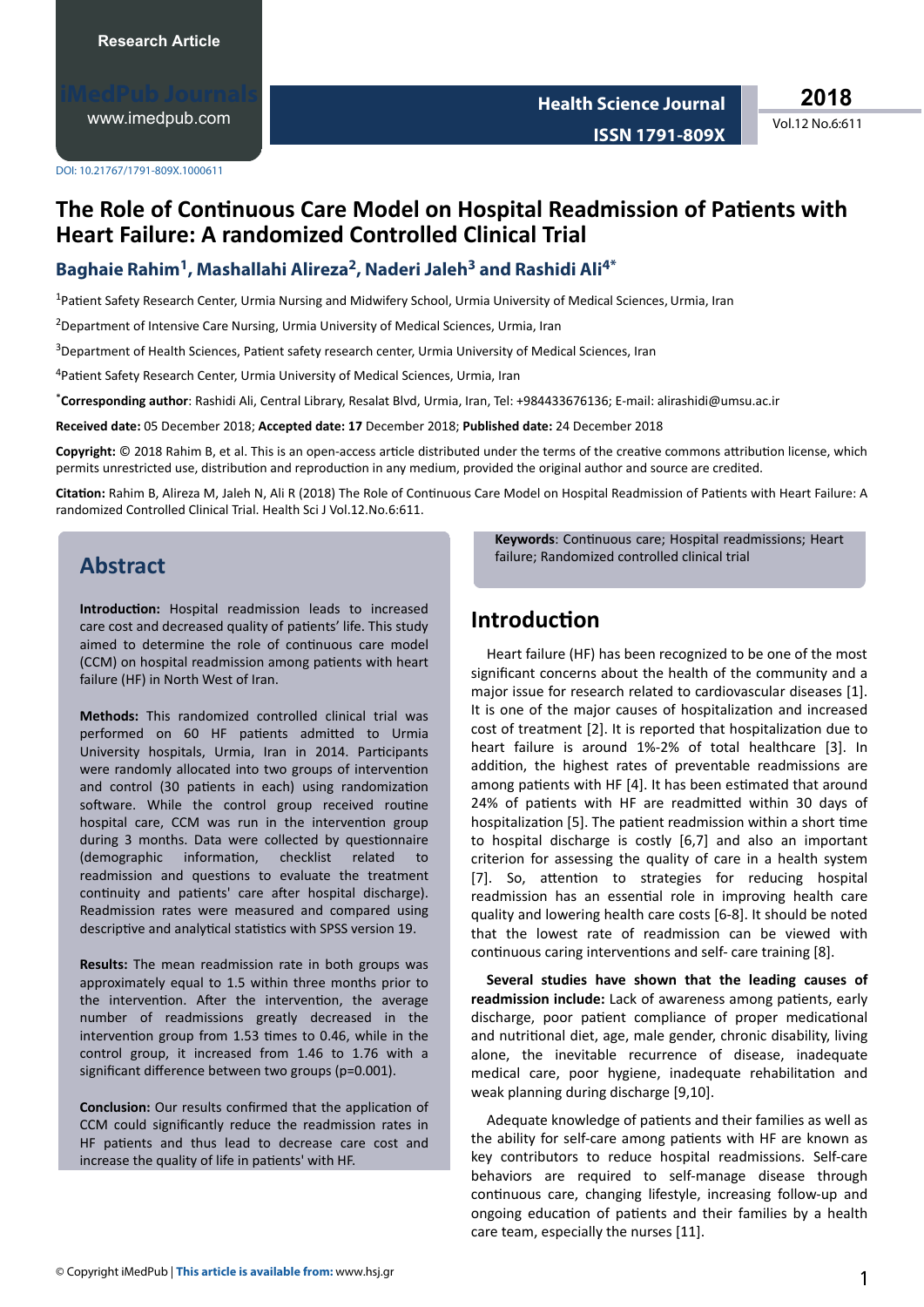**ISSN 1791-809X** Vol.12 No.6:611

In a clinical trial study; the Continuous Care Model (CCM (that included four phases of orientation, sensitization, monitoring, and evaluation was planned to reduce readmission of coronary patients [12]. In this model, patients were introduced as an active and potent agent in their health care. The CCM has been defined as a regular and ongoing method in which an impressionable relation between the patients and nurses has a major role in finding out patients' needs and problems, sensitizing patients to comply unremitting healthy behaviors in order to maintain and improve their health [13].

**Essential functions of CCM include:** The knowledge about the disease and its nature, identifying the potential problems about the disease, the acceptance of disease as a long life condition, the role of continuous self-control, proper health behaviors, awareness of the value of being healthy, family participation to achieve a healthier life, changes in lifestyle patterns and improving self-esteem, recognizing the healthcare team and how to work with them. The properties of these local models can be cited as a constant and efficient care that is fully coordinated to the characteristics of chronic disease such as HF [13].

Due to the high readmission rates and negative socioeconomic impact of this disease, it is necessary to utilize appropriate model which is compatible with the condition of these patients in order to prevent readmissions and also to improve health care quality and reduce health care costs. Therefore, this study was carried out to determine the effects of continuous care on readmission of patients with congestive HF admitted to the selected hospitals of Urmia University of Medical Sciences. It should be mentioned that the study was conducted over a period of 3 months in 2013.

## **Methods**

Random allocation method was used in this randomized controlled clinical trial study in order to create homogeneous research conditions for the intervention and control groups. The sample population consisted of 60 congestive patients with HF who were hospitalized in university-affiliated hospitals, Taleghani and Seyed Al-Shohada hospitals, in 2013 in West Azerbaijan, Urmia, Iran. The sample size was calculated based on a randomized clinical trial study about the effect of continuous home visits on the readmission rates among discharged patients with HF [14]. According to this study, the mean  $(\mu)$  and standard deviation (SD) in the control group were 2.74 ( $\mu$ 1) and 1.07 (SD1), respectively. While in the intervention group, the aforementioned figures were 1.65 ( $\mu$ 2) and 1.01 (SD2), respectively, with the confidence value 95% (Z=1.96) and 80% power with a p value of less than 0.05. Based on the following formula<sup>\*</sup>, 28 patients were calculated for each group in our study for reaffirmation, 60 patients with HF were totally considered as sample size in this study and participants were randomly assigned into two groups: control group (n=30) and the intervention group (n=30). For this purpose, participants were assigned by means of a random allocation computer program using the list of their names in the randomization software.

 $*$ n=(1.96+0.84)2 $*$  (1.07+1.01)2 / (2.74-1.65)2=28.

#### **Inclusion criteria**

- Diagnosis of HF based on clinical symptoms, ECG and echocardiography, which show an ejection fraction less than 40 percent, according to records that are approved by cardiologists
- The presence of class II and III heart failure based on New York Heart Association classification
- Patients who were willing to cooperate and participate in this study
- Patients who had satisfaction for referral and continuous telephone and, if necessary, face to face education at home to continue required care and care training by the investigator
- Easy access and control within three months.

#### **Exclusion criteria**

- The patient refused to participate
- Dementia or any other acute and chronic psychological illness
- Being deaf and blind
- Valvular disease requiring surgery
- Malignant disease, liver failure, renal failure (creatinine more than 3 mg/dl), chronic obstructive pulmonary disease, neuromuscular disorders requiring frequent hospitalization
- Myocardial infarction or cardiac surgery during the study
- The presence of pacemaker or implantable cardioverter defibrillators.

The data gathering tool was a questionnaire divided into three parts, the first part contained demographic and behavioral risk factors that was filled out by the patient nurse at the start of getting acquainted with the patient and her/his risk factors. This part consisted of demographic information and an assessment of the patient risk factors, clinical history, frequency of hospitalization, blood indices, body mass index (BMI), diet, smoking, and the medications. The second part was a self-reporting checklist of patient that was designed in order to encourage the creation and continuation of treatment compliance and self-care procedures. The third part was a checklist of readmission that was completed by patients at the end of the study.

The scientific validity of the questionnaire was investigated based on the literature and comments of 7 cardiologists. To determine the reliability of the instrument the test-retest method was used. In this matter, 30 patients have completed the questionnaire and based on their feedbacks the questionnaire was redesigned. Finally, a correlation coefficient of 0.91 and Cronbach's alpha 0.81 approved the reliability of the questionnaire.

After sampling, the CCM was applied within the intervention group and the control group received the routine care. At the end of the study, a manual guide was also given to the control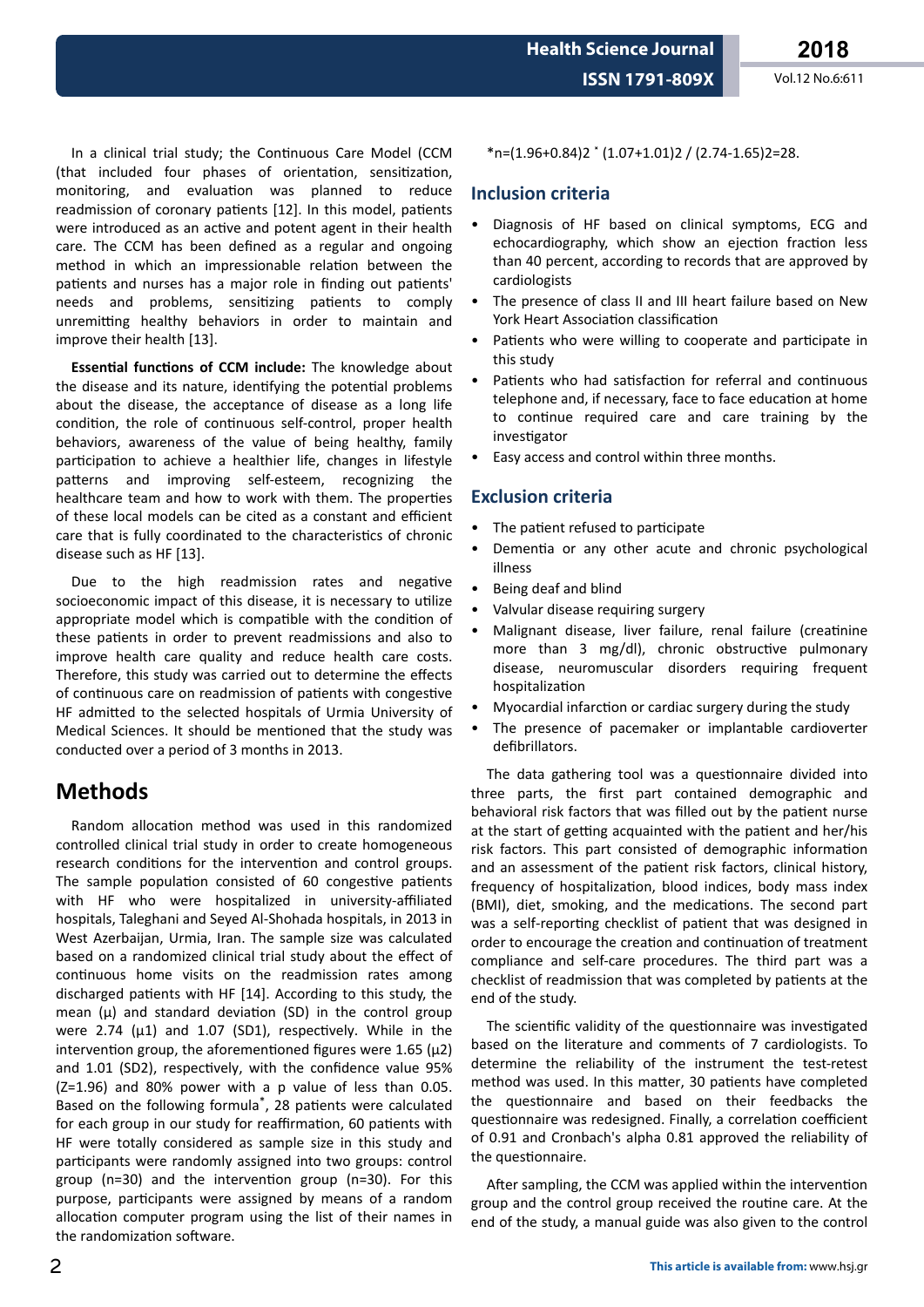group. As mentioned earlier, this model included four stages as follows:

**The orientation phase:** The first session was held to familiarize, justify, and encourage the patient and his/her family to understand and actively engage in the follow-up process. Another objective of this phase was to evaluate the causes and the consequences of readmission. The meeting lasted about 30 to 40 minutes in a proper place in the hospital. At this point, the investigator, the patient and his/her family met and expressed their expectations and emphasized the need for care. The nurse was introduced to the patient and the family. Demographic data was obtained. Information about the following issues was given to the patient and their families: behavioral risk factors, medications being used, their dosage and usage, diet, patient's vital signs, transparency of the patient and the family expectations. Later, the informed consent forms were completed. The time of meeting and the manner of communication was planned. The meeting was held for both the intervention and the control groups; however, the content in terms of time, kind of the expectations and the plans for future was different.

**The sensitization phase:** The next meeting of the CCM was held to sensitize and to involve the patient and his/her family in the care and follow-up process. In this meeting, all aspects of educational needs related to self-care were assessed under the guidance of an educational supervisor at the hospital. Each session lasted 90-120 minutes. The content of this part of the program was based on the latest articles, books and consultations with the faculty experts. The objective of this phase of the instruction was to familiarize the patient and his/her family about the disease, the properties of HF, compliance with medical team, taking the medication promptly, following relevant restriction strategies, limiting food salt intake, controlling fluid intake, the importance of daily weighting procedures, the importance of permissible physical activity and how to do it, proper life style, the importance of smoking cessation and avoiding drugs and alcohol, the importance of vaccination, the need to reduce the stress and the ways to overcome stress, controlling blood pressure and the need for glycemic control in diabetic patients. Also, some instructions were presented by the researchers about HF symptoms, for example shortness of breath, edema in the legs, feet, and ankles, chest pain, persistent cough, development of insomnia, and increased need for sleep pillows to ease the breathing. These interventions were carried out in the hospital during patients' hospitalization and were completed after hospital discharge at home. At the end of this session a training package including self-care booklets were given to the patients and their families.

Moreover, a self-reporting checklist was designed in order to encourage the patients for their self-care and adherence to treatment continuity planning which included 6 guidelines (adherence to medication, diet restrictions on the use of the salt and fluid intake, daily activity, sport, avoiding tobacco and alcohol use, and daily weighting). The patients were trained to fill in the checklist, personally. At the end of each week for full compliance +3, for moderate adherences +2 and for low adherence +1 was marked on the checklist. On the day of discharge, the summary of the given instructions and the questionnaire filling methods were reviewed. After discharge, the researchers continuously encouraged the patients by phone to follow orders and to complete the checklist each week for 3 months.

In addition to the self-report checklist that was given to the patients, there were similar checklists for the researchers. At the end of each week researchers assessed the rate of the patients' adherence to the guidelines and then completed the checklist about the patient compliance. In compliance with the above guidelines, the positive aspects of patients' treatment were encouraged such as improvement in the disease symptoms. In case of non-compliance with the guidelines, the necessary training was presented to the patients and their families.

Furthermore, serious complications of non-compliance such as worsening of the disease conditions and the repeated admissions to the hospital were noted. Finally, the researchers observed whether the patient has followed his/her status or not.

**The control phase:** It should be noted that, the most appropriate programs without the continued use and management finally lose their optimum effect. So the objective of this stage was to maintain the interaction, investigate and the process of care and evaluate the attention to new problems regarding self-care, consider the period of the disease and the feedback of the previous meetings, instruct the patients during inadequate self-care phase, consider and control the symptoms such as weight gain, shortness of breath, swelling of extremities, loss of appetite. insomnia development and recommend them to consult the doctors immediately as well as following the checklist completion. Continuous follow-up of the patients after discharge was based on patients' needs regarding the instructional and self-care requirements. This phase of the study was completed by telephone and, if necessary a personal visit at home was scheduled. The first call lasted 30 minutes on average but it differed depending on the needs of the patients. Also, to motivate the patients to continue compliance of the treatment regimens, the research team sent a message to the patients once a week to remind the completion of the self-care checklist. This follow-up continued for 3 months. At the end of the third month, the readmission checklist was completed by the patients of both the intervention and the control groups while self-reported checklist was collected in the intervention group.

**Evaluation phase:** It was the final step in the CCM, but due to its importance, it was a major concern during all phases of our study. The objective of this phase was to evaluate the effect of continuous care on the patient compliance and the rate of re-admissions. The measures in this step included assessing patients' compliance in the intervention group based on 6 guidelines including: daily weighting, low-salt diet, considering the prescribed diet, daily physical activity, avoidance from tobacco and alcohol and restrictions on the use of fluid intake. Also, in this phase readmissions in both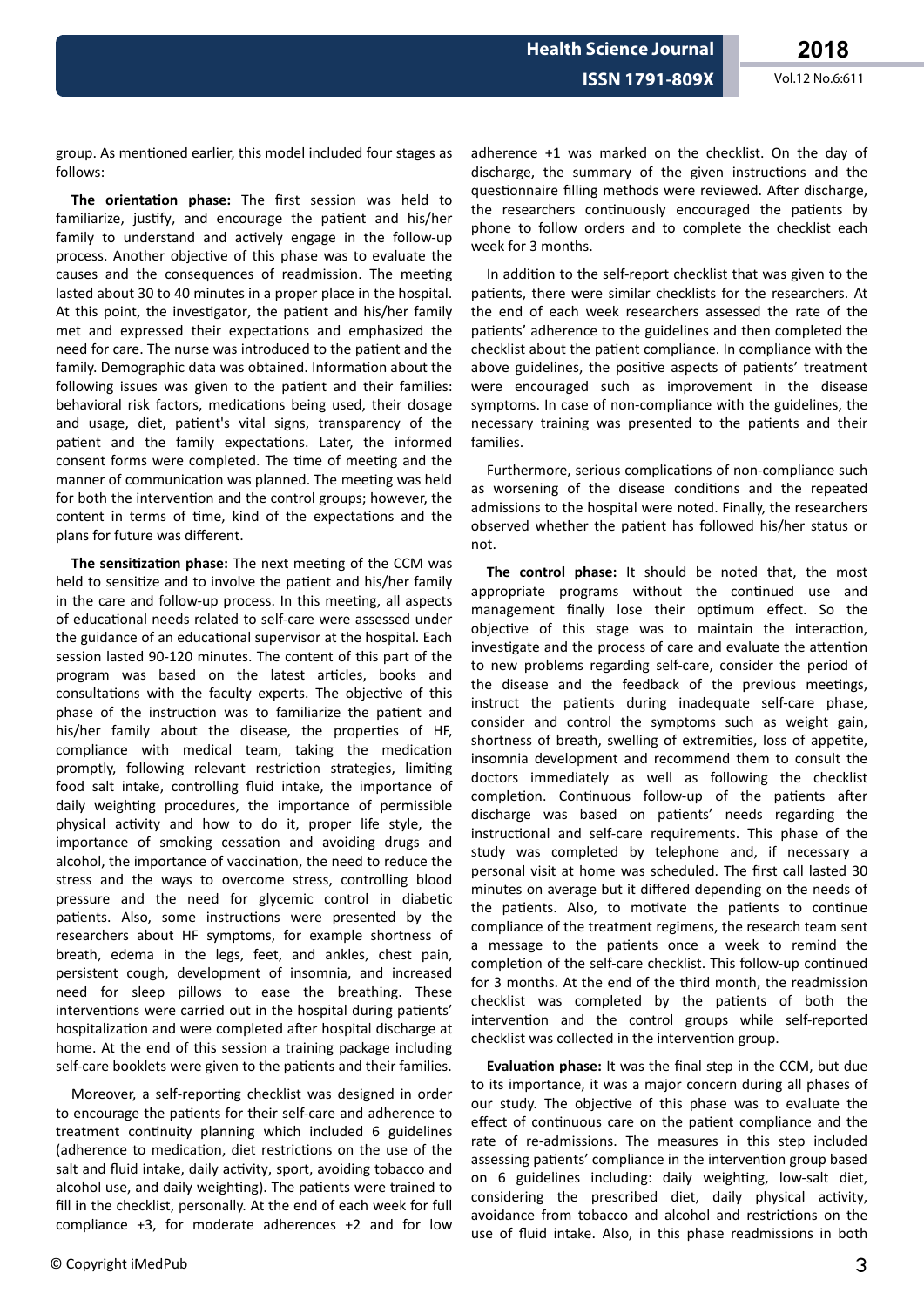**Health Science Journal**

intervention and control groups were evaluated by assessing readmission checklists and related questionnaires.

Data were analyzed using descriptive (mean, standard deviation, frequency) and analytical statistics (chi-square and independent t-test) by SPSS software (version19) (Figure 1).



**Ethical considerations:** The protocol of this investigation was approved by the Ethics Committee of Urmia University of Medical Sciences (code No: ir.umsu.rec.1392.49). Written consents forms were obtained from all participants after explaining the study protocol and the objectives of the study. The participation in the study was voluntary.

### **Results**

The study population included 60 patients with HF. They were divided into intervention and control groups, with 30 patients in each group. Table 1 demonstrates demographic characteristics of patients with HF admitted to the study. The mean age in both groups was approximately 65 years (65.03  $\pm$ 9.47 in the intervention group and  $64.83 \pm 9.72$  in the control group). The mean BMI of the patients in the intervention group was  $26.50 \pm 3.68$  and it was  $26.66 \pm 3.68$  in the control group. Most subjects of both groups were married (73.3% in the intervention group and 80% in the control group, respectively). In the intervention group, 83.3% of the families and 86.7% of the families control group, had university degrees. A large number of patients were property owners (76.6% in the intervention group and 83.3% in the control group). In the intervention group 18 patients (60.0%) and in the control group 19 patients (63.3%) had easy access to hospital. Thirty five patients (58.33%) were in NYHA class III of HF. The average length of hospital stay for both groups was about 6 days. No significant difference was observed in the demographic variables before the intervention in both groups **(Table 1)**.

**Table 1** Demographic prevalence of heart failure patients admitted to hospitals, Urmia, 2013.

|                               |                         | Intervention   |      | Control      |      | <b>Statistical test and P-value</b> |
|-------------------------------|-------------------------|----------------|------|--------------|------|-------------------------------------|
| <b>Group Variable</b>         |                         | Freq.          | %    | Freq.        | $\%$ |                                     |
|                               | Male                    | 16             | 53.3 | 18           | 60   | $\chi^2$                            |
| Sex                           | Female                  | 14             | 46.7 | 12           | 40   | $P = 0.60$                          |
|                               | Illiterate              | 19             | 63.3 | 16           | 53.3 |                                     |
|                               | Elementary              | $\overline{7}$ | 23.3 | 10           | 33.3 |                                     |
| <b>Education</b>              | Diploma and high school | 3              | 10   | 3            | 10   | $\chi^2$                            |
|                               | Collage                 | 1              | 3.33 | $\mathbf{1}$ | 3.33 | $P = 0.81$                          |
|                               | Family                  | 17             | 56.7 | 19           | 63.3 |                                     |
|                               | Wife                    | 10             | 33.3 | 9            | 30   |                                     |
| Lifestyle                     | Child                   | $\overline{c}$ | 6.66 | $\mathbf{1}$ | 3.33 | $\chi^2$                            |
|                               | Alone                   | 1              | 3.33 | 1            | 3.33 | $P = 0.98$                          |
|                               | Class 2                 | 12             | 40   | 13           | 43.3 | $\chi^2$                            |
| of heart<br>Degree<br>failure | Class 3                 | 18             | 60   | 17           | 56.7 | $P = 0.79$                          |
| <b>Monthly income</b>         | Weak                    | 5              | 16.7 | 4            | 13.3 | $\chi^2$                            |
|                               | Medium                  | 23             | 76.7 | 24           | 80   | $P = 0.93$                          |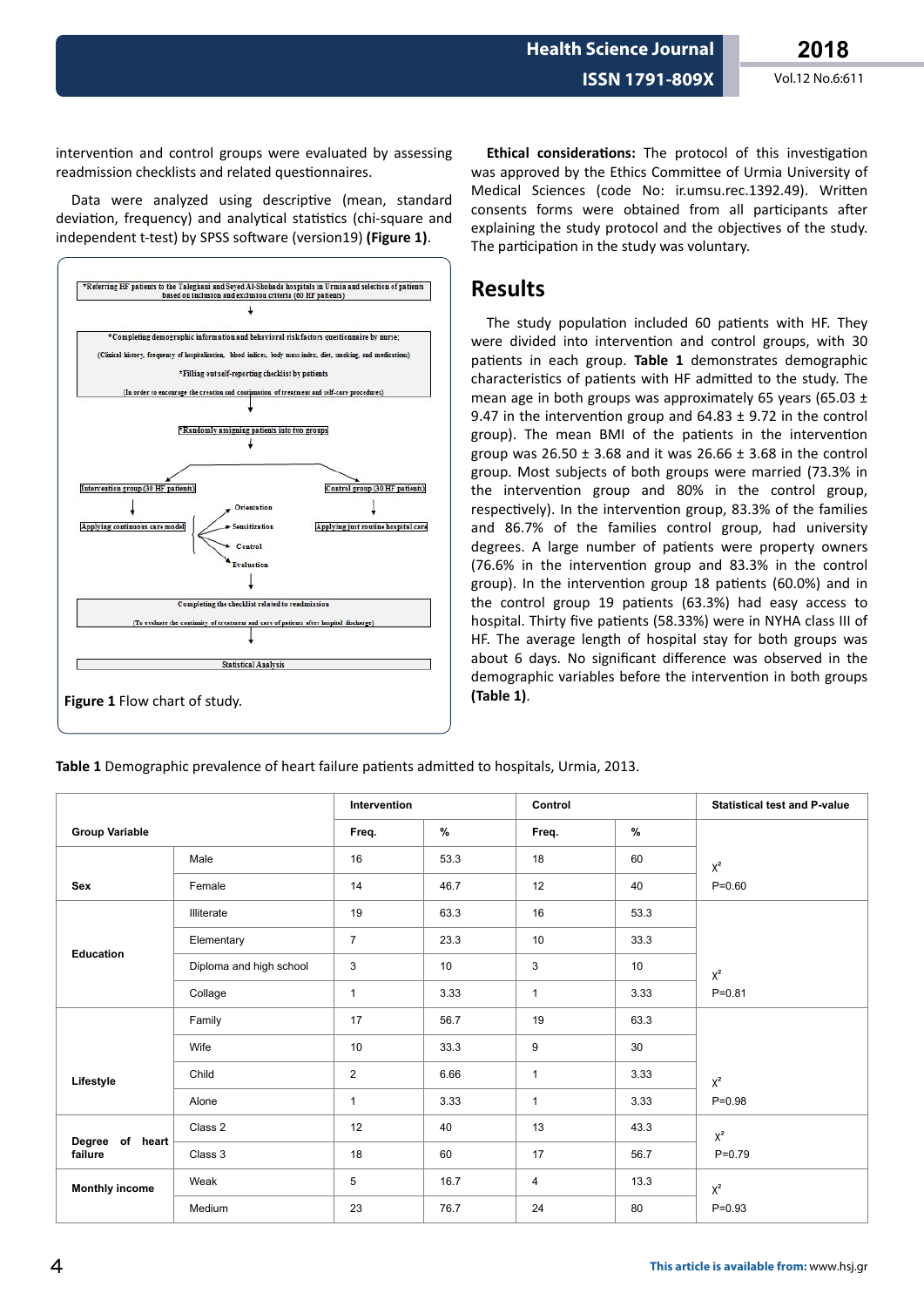|                                                                                                 | Good                    | $\overline{2}$  | 6.66  | $\overline{2}$  | 6.66  |            |            |
|-------------------------------------------------------------------------------------------------|-------------------------|-----------------|-------|-----------------|-------|------------|------------|
|                                                                                                 | Yes                     | 8               | 26.7  | 10              | 33.3  | $\chi^2$   |            |
| Smoking                                                                                         | No                      | 22              | 73.3  | 20              | 66.7  | $P = 0.57$ |            |
|                                                                                                 | Yes                     | 18              | 60    | 17              | 56.7  | $\chi^2$   |            |
| extremity<br>Lower<br>edema                                                                     | <b>No</b>               | 12              | 40    | 13              | 43.3  | $P = 0.59$ |            |
|                                                                                                 | Coronary Artery Disease | 16              | 53.33 | 17              | 56.7  | $X^2$      | $P = 0.79$ |
|                                                                                                 | Hypertension            | 19              | 63.3  | 18              | 60    | $\chi^2$   | $P=0.79$   |
|                                                                                                 | <b>Diabetes</b>         | 9               | 30    | 8               | 26.7  | $\chi^2$   | $P=0.77$   |
|                                                                                                 | Hyperlipidemia          | 13              | 43.3  | 14              | 46.7  | $\chi^2$   | $P = 0.06$ |
| <b>Disease</b>                                                                                  | Respiratory disease     | 3               | 10    | 4               | 13.33 | $\chi^2$   | $P = 0.68$ |
|                                                                                                 | Without disease         | $\overline{2}$  | 6.66  | 3               | 10    | $\chi^2$   | $P = 0.64$ |
| ventricular<br>Left<br>ejection fraction                                                        | Mean and SD             | $29.1 \pm 1.21$ |       | 28.36±2.20      |       | t          | $P = 0.14$ |
| <b>Admission</b>                                                                                | Mean and SD             | $6.03 \pm 3.35$ |       | $6.40 \pm 2.88$ |       | t          | $P = 0.65$ |
| x <sup>2</sup> : Chi-square; p-value is considered significant if<0.05<br>t: Independent t-test |                         |                 |       |                 |       |            |            |

Evaluation of the patient self-report checklist have shown that most of the patients in the intervention group had compliance with 6 recommended guidelines (considering prescribed medical diet, low salt diet, proper physical activity, daily weighting, avoiding smoking and limiting the fluid intake) **(Table 2)**. The mean number of readmission in the both groups has been approximately equal to 1.5 in the three months prior to intervention and no significant differences was observed between the two groups based on the results of the independent t-test (p=0.83) **(Table 3)**. In the following three months of the intervention, the average number of

readmissions in the intervention group was 0.46±0.68 while it was 1.761 ± .25 within the control group **(Table 4)**. Therefore, following the application of CCM, the patients' hospital readmission rates within intervention group were significantly lower than the control group. Based on the results of the independent t-test the difference between the two groups was totally significant (p=0.001). In other words, the application of CCM considerably differentiates the patients' rehospitalization in both groups at the end of 1st, 2nd and 3rd months of the intervention (Table 5).

Table 2 Compliance rates of patients in the intervention group.

|                                       | Low observance |      | Medium observance |      | Full observance |      |
|---------------------------------------|----------------|------|-------------------|------|-----------------|------|
| Compliance rate in intervention group | Freq.          | %    | Freq.             | %    | Freq.           | %    |
| Medications taken as directed         | 0              | 0    | 3                 | 10   | 27              | 90   |
| Low salt diet                         |                | 3.33 | 3                 | 10   | 26              | 86.7 |
| Daily exercise                        | 3              | 10   | 3                 | 10   | 24              | 80   |
| Not Smoking                           |                | 12.5 | $\mathbf 0$       | 0    |                 | 87.5 |
| Daily weighing                        | 4              | 13.3 | $\overline{ }$    | 23.3 | 19              | 63.3 |
| Restriction of fluid intake           | 3              | 10   | 7                 | 23.3 | 20              | 66.7 |

Table 3 Readmission rates of patients in the both groups in the last 3 months before intervention.

| Readmission rates in the last 3 months | Intervention group |               | Control group |    | P value and statistical<br>test |
|----------------------------------------|--------------------|---------------|---------------|----|---------------------------------|
| before intervention                    | Freq.              | $\frac{0}{0}$ | Freq.         | %  |                                 |
|                                        |                    |               |               |    |                                 |
|                                        |                    | 23.3          | 6             | 20 |                                 |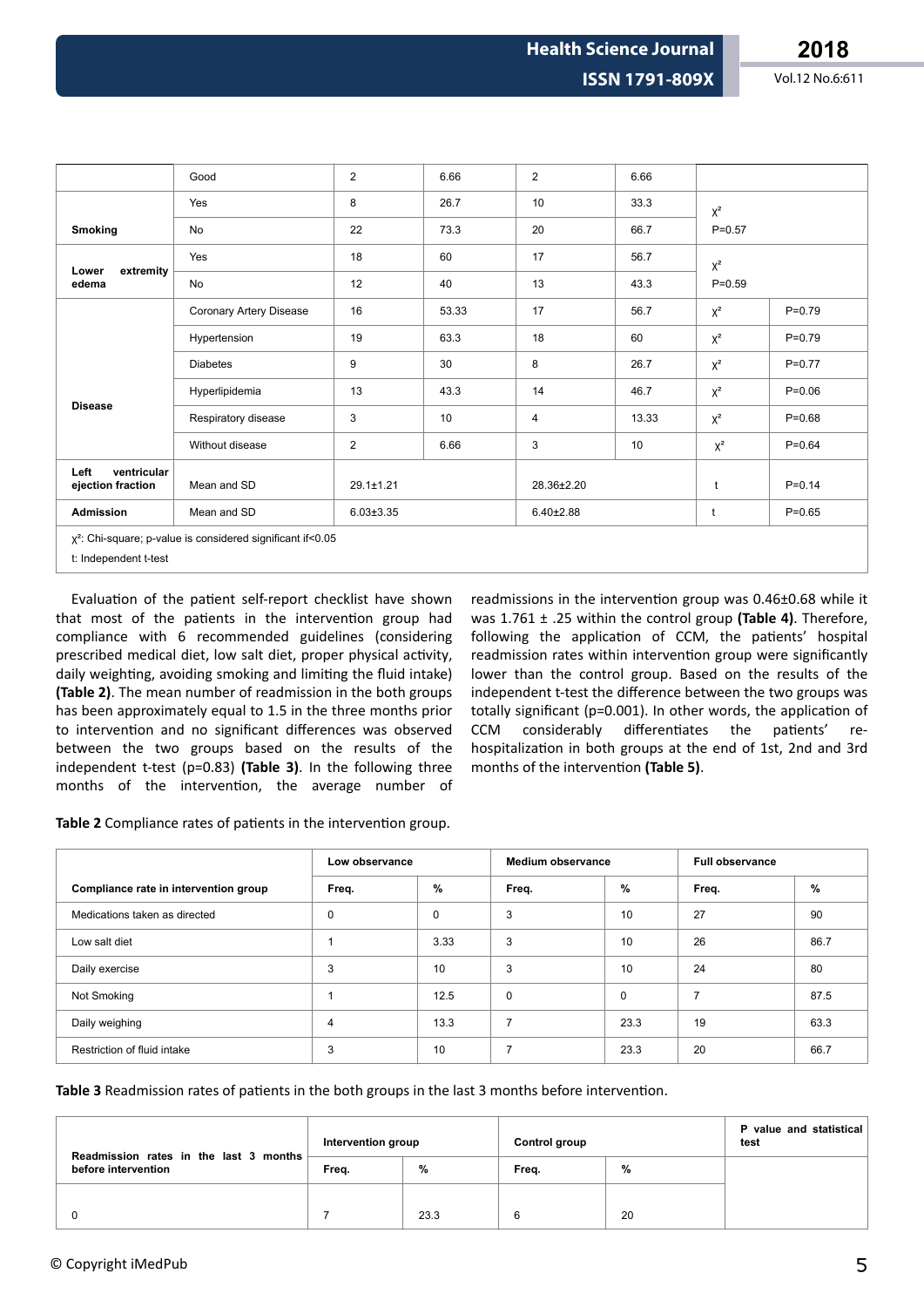**Health Science Journal**

|                                                                  | 11   | 36.7 | 12             | 40   |            |  |  |
|------------------------------------------------------------------|------|------|----------------|------|------------|--|--|
|                                                                  | 4    | 13.3 | 6              | 20   |            |  |  |
| 3                                                                | 5    | 16.7 | $\overline{4}$ | 13.3 | $P = 0.83$ |  |  |
| 4                                                                | 3    | 10   | $\overline{2}$ | 6.7  | and        |  |  |
| Mean                                                             | 1.53 |      | 1.46           |      | $t = 0.20$ |  |  |
| SD                                                               | 1.3  |      | 1.16           |      |            |  |  |
| t:Independent t-test, p-value is considered significant if<0.05. |      |      |                |      |            |  |  |

Table 4 Readmission rates of patients in the both groups after 3 months intervention.

| Readmission rates in the last 3 months<br>after intervention     | Intervention group |             | <b>Control group</b> |      | <b>Statistical</b><br>P-value<br>and<br>test |  |  |  |
|------------------------------------------------------------------|--------------------|-------------|----------------------|------|----------------------------------------------|--|--|--|
|                                                                  | Freq.              | %           | Freq.                | %    |                                              |  |  |  |
| 0                                                                | 19                 | 63.3        | 5                    | 16.7 |                                              |  |  |  |
|                                                                  | 8                  | 26.7        | 9                    | 30   | $P = 0.001$                                  |  |  |  |
| 2                                                                | 3                  | 10          | 7                    | 23.3 | and                                          |  |  |  |
| 3                                                                | $\mathbf 0$        | 0           | 6                    | 20   | $t = 4.99$                                   |  |  |  |
| 4                                                                | $\mathbf 0$        | $\mathbf 0$ | 3                    | 10   |                                              |  |  |  |
| Mean                                                             | 0.46               |             | 1.76                 |      |                                              |  |  |  |
| SD                                                               | 0.68               |             | 1.25                 |      |                                              |  |  |  |
| t:Independent t-test, p-value is considered significant if<0.05. |                    |             |                      |      |                                              |  |  |  |

**Table 5** Distribution of hospital readmission in both groups at the end of 1st, 2nd and 3rd month of intervention.

|                         | Intervention group |       | Control group |       |
|-------------------------|--------------------|-------|---------------|-------|
| <b>Time</b><br>Freq.    |                    | %     | Freq.         | %     |
| At the end of 1st month | 5                  | 16.6  | 12            | 40    |
| At the end of 2nd month | 9                  | 26.66 | 19            | 63.33 |
| At the end of 3rd month | 11                 | 36.66 | 25            | 83.33 |

## **Discussion**

The results of the present study showed that before applying CCM, there were no statistically significant differences regarding readmission between patients in the intervention and the control groups. This similarity could be due to the homogeneity of the groups in terms of demographic variables. But after 3 months of intervention, results demonstrated significant differences between two groups on reducing hospital readmission rates in the intervention group. Moreover, at the end of 1st, 2nd and 3rd months of the intervention, there is considerable reduction in the rates of hospital readmission.

A study about training during discharge in patients with HF demonstrated that 54% of readmissions could be prevented through training during discharge. Also, it showed that insufficient training and lack of patients follow-up was an important causative factor for re-hospitalization [15]. These

findings are in line with our study that confirms CCM reduces hospital readmission. Results of Caldwell's study indicated that training enhanced patients' knowledge and self-care behaviors, since prior to the intervention, no significant differences were observed between the two groups in care behaviors. However, following the training, self-care behaviors in the intervention group was significantly better than the control group [16]. The clinical trial of Naylor with the implementation of a discharge plan [17] and also the effect of the disease management program on hospital readmission of patients with HF through educating patients and their families by telephone patient follow-up by McDonald [12,18-20] during a period of three months showed that the rates of readmission in the intervention group were significantly lower than the control group.

All these findings are in agreement with the results of our study declaring that CCM following HF patients' discharge influence and reduce the rates of readmission by adequate